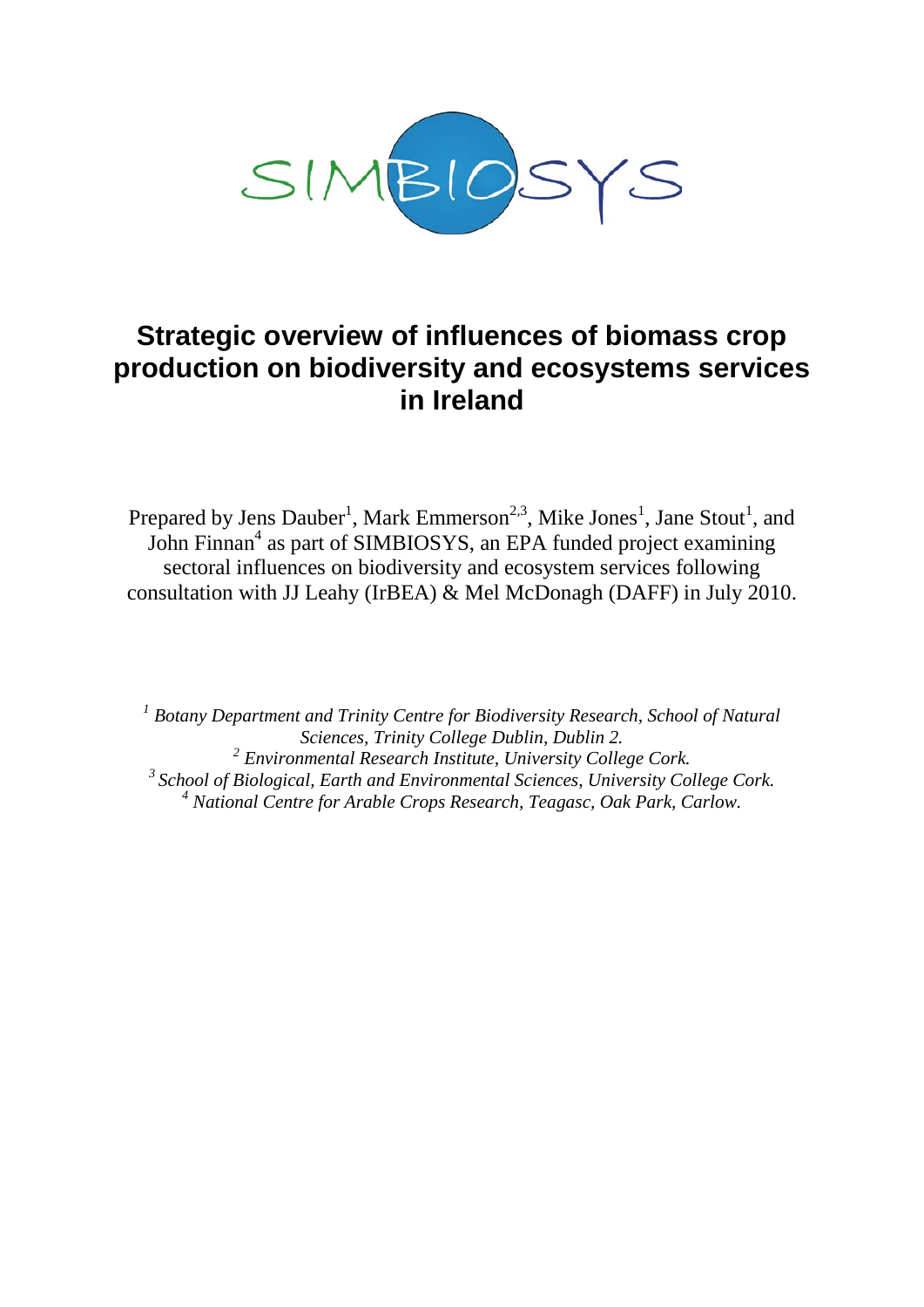# **Key Messages**

- *Miscanthus* is the most widely planted biomass crop in Ireland although willow has also been established.
- Increased commercial-scale biomass crop cultivation may affect biodiversity and the delivery of ecosystem services in unpredictable ways. There is currently not enough evidence to make firm conclusions on impacts.
- During the early years after planting, the number of species of birds, invertebrates and plants varies with biomass crop type and management. However, long term effects are unknown.
- Pest control measures, vegetation structure, and heterogeneity at the field scale will influence within-crop biodiversity.
- The location and size of biomass plantations will influence landscape level biodiversity and the delivery of ecosystem services.
- Regionally, the location of plantations in relation to processing infrastructure, along with other socio-economic factors, will affect impacts on the environment, and biomass production should be subject to EIA and be part of regional SEAs.
- The prospects for biomass production depend on the relative economics of other farming enterprises as well as the price of fossil fuels and carbon. As long as energy prices rise, energy crop production should be economically sustainable. If food becomes relatively more valuable, it might be more profitable for farmers to stay in food production.

| <b>Glossary of terms</b> |                                                                                             |
|--------------------------|---------------------------------------------------------------------------------------------|
| Biodiversity             | Variation of life at genetic, species and ecosystem level                                   |
| Bioenergy                | Renewable energy made available from materials derived from biological sources              |
| <b>Biofuel</b>           | Fuel derived from biological sources                                                        |
| Biomass crops            | Biological material derived from living, or recently living organisms such as wood.         |
|                          | Biomass is commonly plant matter grown to generate electricity or produce heat or liquid    |
|                          | fuels. In this paper the focus is on second generation dedicated biomass crops not on first |
|                          | generation "conventional" crops rededicated for biomass                                     |
| Ecosystem services       | Resources and processes that are supplied by ecosystems that benefit humankind              |
| First generation         | The basic feedstocks for the production of first generation biofuels: seeds or grains are   |
| energy crops             | pressed to yield vegetable oil used in biodiesel; or cereals which yield starch that is     |
|                          | fermented into bioethanol                                                                   |
| Perennial                | Long lived $(>2$ years) grasses with rhizome, an underground stem (abbreviated to PRG)      |
| rhizomatous grass        |                                                                                             |
| Second generation        | Non food crops (such as <i>Miscanthus</i> and willow) produced for biomass to generate heat |
| energy crops             | and power.                                                                                  |
| <b>Short Rotation</b>    | Traditional method of woodland management which takes advantage of the fact that            |
| Coppice (SRC)            | many trees reshoot from the stump or roots if cut down, e.g. willows or poplars in short    |
|                          | rotation for energy crop purposes.                                                          |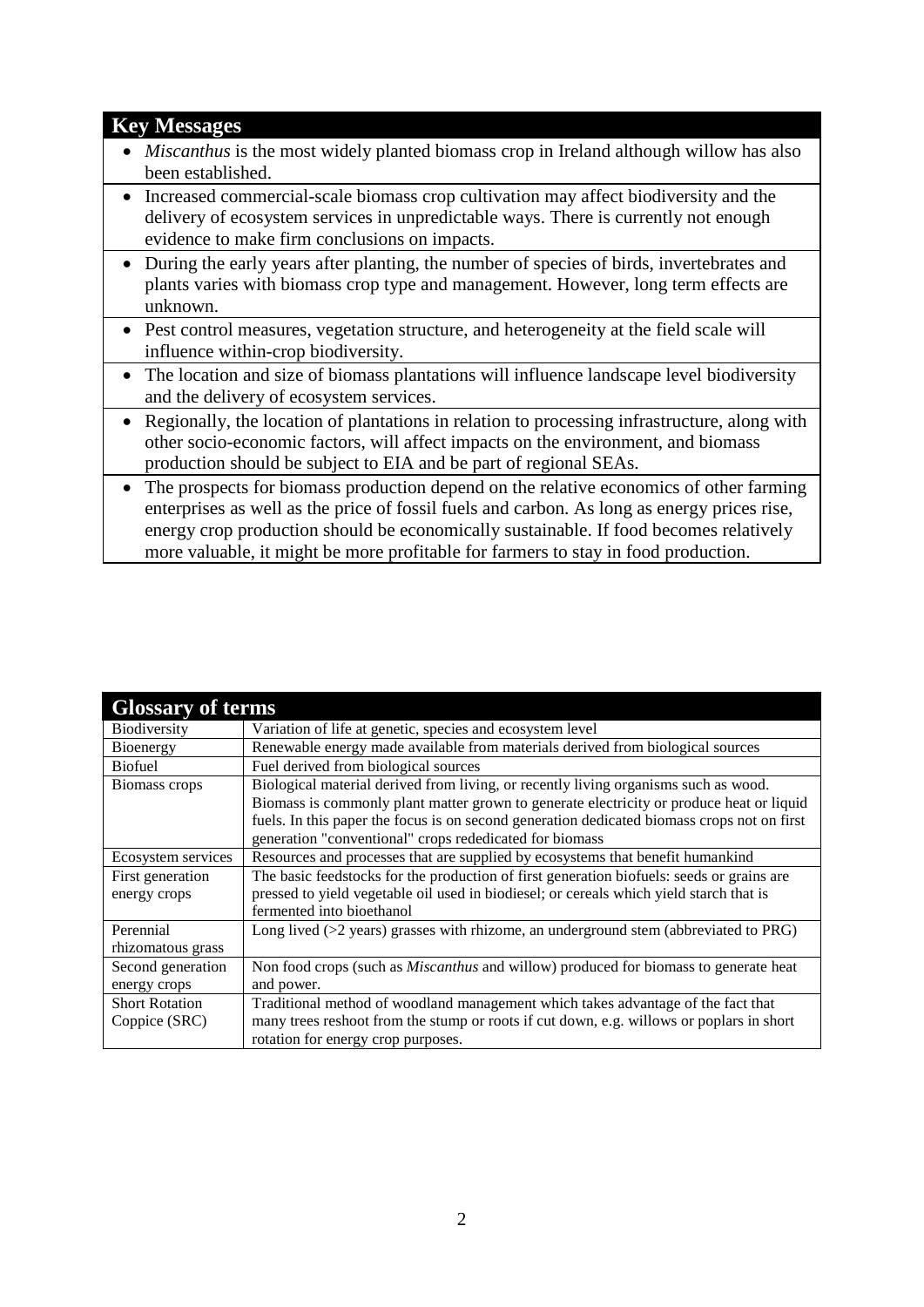# **1. Rationale**

To mitigate global climate change and substitute fossil fuels, bioenergy will become an important component of global and national energy portfolios. Thus several countries, including Ireland, have introduced policies and targets to increase the contribution of bioenergy (biomass in particular) to the national energy supply and to promote the increasing application of bioenergy generation (Donnelly et al., 2011). At the same time, there are major concerns about the introduction of a large land-use sector that could further accelerate landuse change and associated biodiversity loss (Eggers et al., 2009; Beringer et al., 2011). Furthermore, the large-scale cultivation of energy crops may actually increase greenhouse gas (GHG) emissions and environmental degradation, or introduce risks for food security, if not managed correctly (Robertson *et al.*, 2008; WBGU, 2009).

The expansion of biomass production will induce complex interactions among a large number of important ecological processes that are poorly understood (Dale et al., 2010). The conversion of existing crops or of relatively unmanaged and "marginal" land to biomass will be accompanied by changes in land management, including altered fertilization, irrigation, cultivation, and harvesting regimes (Dale et al., 2010). These changes will affect biodiversity and ecosystem functioning and thus the ecological services those ecosystems provide (Dale et al., 2010). This represents a challenge for decision making to ensure strategic and sustainable bioenergy production.

To reach the climate change mitigation targets, large areas would have to be converted to biomass crops. The spatial layout and distribution of these areas in landscapes and regions will influence their effects on biodiversity and ecosystem services. Thus risk assessment procedures and strategic landscape planning should include effects on biodiversity and ecosystem services to ensure sustainable and environmentally friendly energy crop production (Donnelly et al., 2010).

The aim of this paper is to highlight the effects commercial biomass production could have on biodiversity and ecosystem services and to raise issues for decision makers regarding mitigation to promote sustainable biomass production in Ireland.

# **2. Biomass crops in Ireland**

Currently, the end use for biomass in Ireland is heat or combined heat and power (CHP), but might be biorefinery in the future. A viable market and secure supply chains for biomass have not yet been established in Ireland. This may deter farmer uptake of biomass production. Potential biomass crops for Ireland include perennial rhizomatous grasses (PRGs) such as *Miscanthus*, short rotation coppice (SRC) willow, hemp, oilseed rape and sugar beet (Teagasc, 2008). Among the biomass crops, *Miscanthus* and willow have attracted most interest from farmers, with commercial *Miscanthus* production established in 2004. Under commercial conditions *Miscanthus* yields are expected to be approximately 8 to 15 t d.m. ha- $1\text{yr}^{-1}$  (Teagasc, 2008). At present, there are approximately 2500 hectares of land planted with energy crops in Ireland, 2100 ha of *Miscanthus*, 360 ha of willow but very little hemp (McDonagh, 2010). As SRC willow is suitable for cultivation on wetter and more marginal soils than *Miscanthus*, these two crops can be regarded as complementary rather than competitors (Styles & Jones, 2007). Hemp is envisaged as a potential bioenergy crop for Ireland by Teagasc (2008), but at present only about 35 farmers are growing hemp on a total area of approximately100 ha (Dieterich et al., 2008). Reed canary grass (RCG) and switchgrass may provide further options but there is currently no commercial production of these crops in Ireland.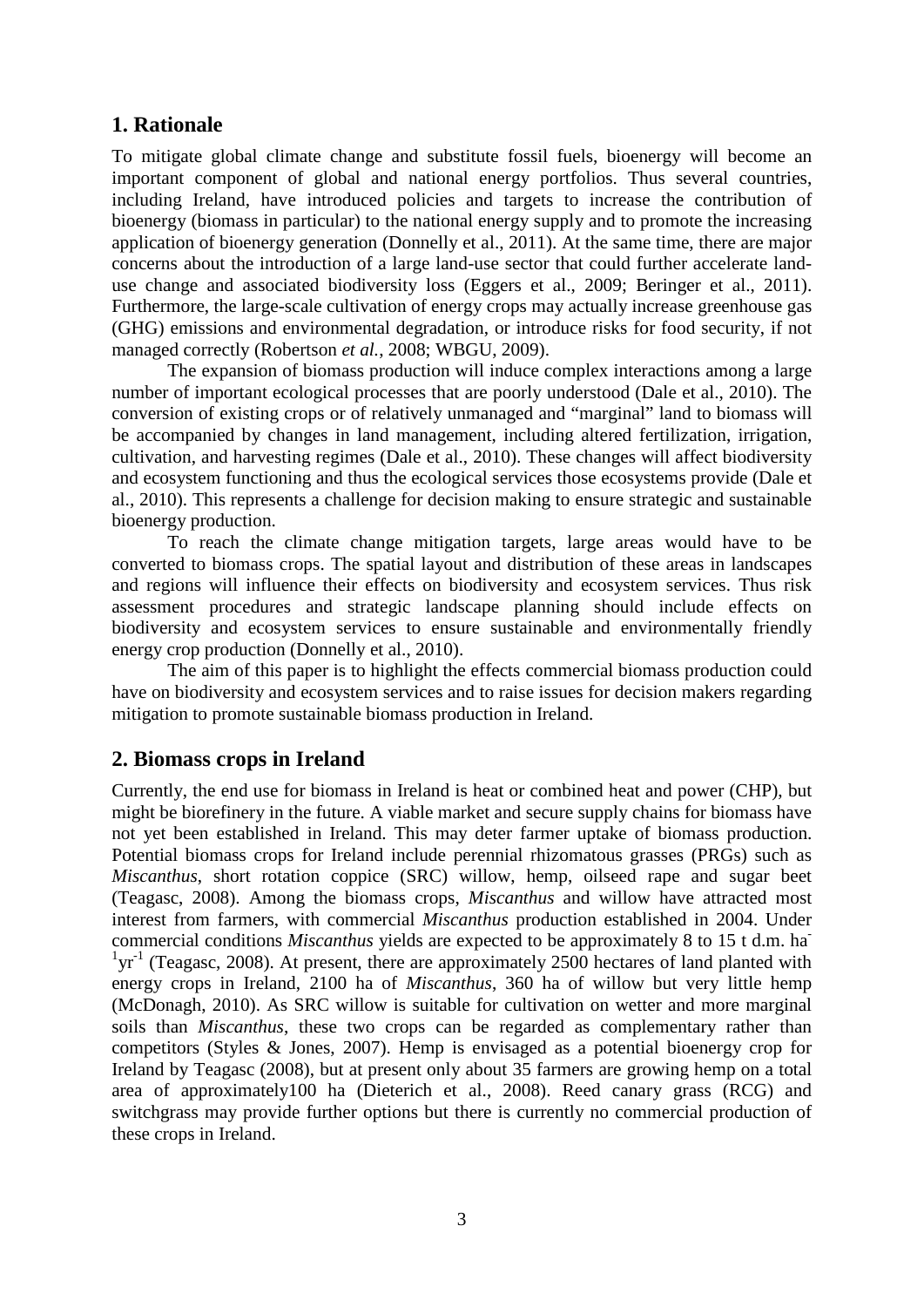# **3. Influence of biomass crops on biodiversity and ecosystem services**

Effects depend greatly on the crop and its management, how production is integrated into existing landscapes and farming systems, how much land is converted to biomass crops and whether intensively managed agricultural land, marginal agricultural land or natural areas are planted (Ranney & Mann, 1994). As a consequence, impacts operate over a range of spatial scales.

Given the comparatively slow uptake of biomass crops by farmers in Ireland, surveys of landscape-scale impacts of biomass crops are difficult to make. Apart from the studies currently undertaken in *Miscanthus* crops within the SIMBIOSYS project and a few MSc and BSc projects (Fennelly, 2007 [birds, ground beetles, rove beetles]; McCabe, 2008 [beetles]; Crowley, 2009 [pollinating insects]; Hennessy, 2010 [spiders]), only a very limited number of studies exist on birds (Kavanagh, 1990; Sage & Robertson, 1996), canopy invertebrates (Sage & Tucker, 1997) and plants (Sage, 1995) in SRC willow in Ireland. This limited number of studies makes it currently difficult to generalize impacts on biodiversity in an Irish context.

This section is therefore based on a review of studies from north-temperate regions (Dauber et al., 2010). There has been a general decline in biodiversity in European agricultural landscapes over the last decades. Not only are rare and threatened species declining, but also common ones which are often ecological generalists, and are responsible for most of the regulating and supporting services in agri-ecosystems. This review does not focus on species of high conservation value, but the overall number of species in biomass crops and fields of traditional land use. Species-specific impacts are detailed in the original literature cited in Dauber et al. (2010).

#### **3.1 Comparison of biomass crops and traditional land use**

#### *Biomass crops vs. arable food crops:*

Biomass crops are often perceived as being beneficial for biodiversity as opposed to arable food crops. This may be because they have longer rotation periods, low fertilizer and pesticide requirements, provide better soil protection, a greater richness of spatial structures, are exposed to fewer disturbances during the growing period, and harvesting is carried out in winter or can be done after the breeding period of birds, which again causes less disturbance (EEA, 2007). SRC crops (willow and poplar) and PRGs (*Miscanthus sp.* and Reed canarygrass), in comparison to arable crops (wheat, barley, maize, oilseed rape), tend to harbour more species of birds, mammals, plants, butterflies and spiders. Only ground beetles and a few other ground dwelling arthropods have more species in annual arable crops (Dauber et al., 2010, Emmerson et al., 2011).

Given the infancy of the bioenergy sector, most of these comparisons were made in biomass crops during their first few years after planting. During their establishment phase, biomass crop fields are often characterised by open patches which become colonized by weeds. The positive effect of biomass crops on biodiversity may therefore be due to high plant species richness in the gaps, with associated high invertebrate diversity, which provides good food availability (seeds and insect prey) for birds (Dauber et al., 2010). These positive impacts might diminish with age of the crop and the closure of the crop cover.

#### *Biomass crops vs. grassland and set aside:*

The number of studies comparing of biomass crops to grasslands or set-aside land is very limited, findings are ambiguous and no general patterns emerge (Dauber et al., 2010). In pastoral landscapes of Wales, Valentine et al. (2009) showed that SRC crops create a pseudoarable environment for weeds during the establishment phase but create early succession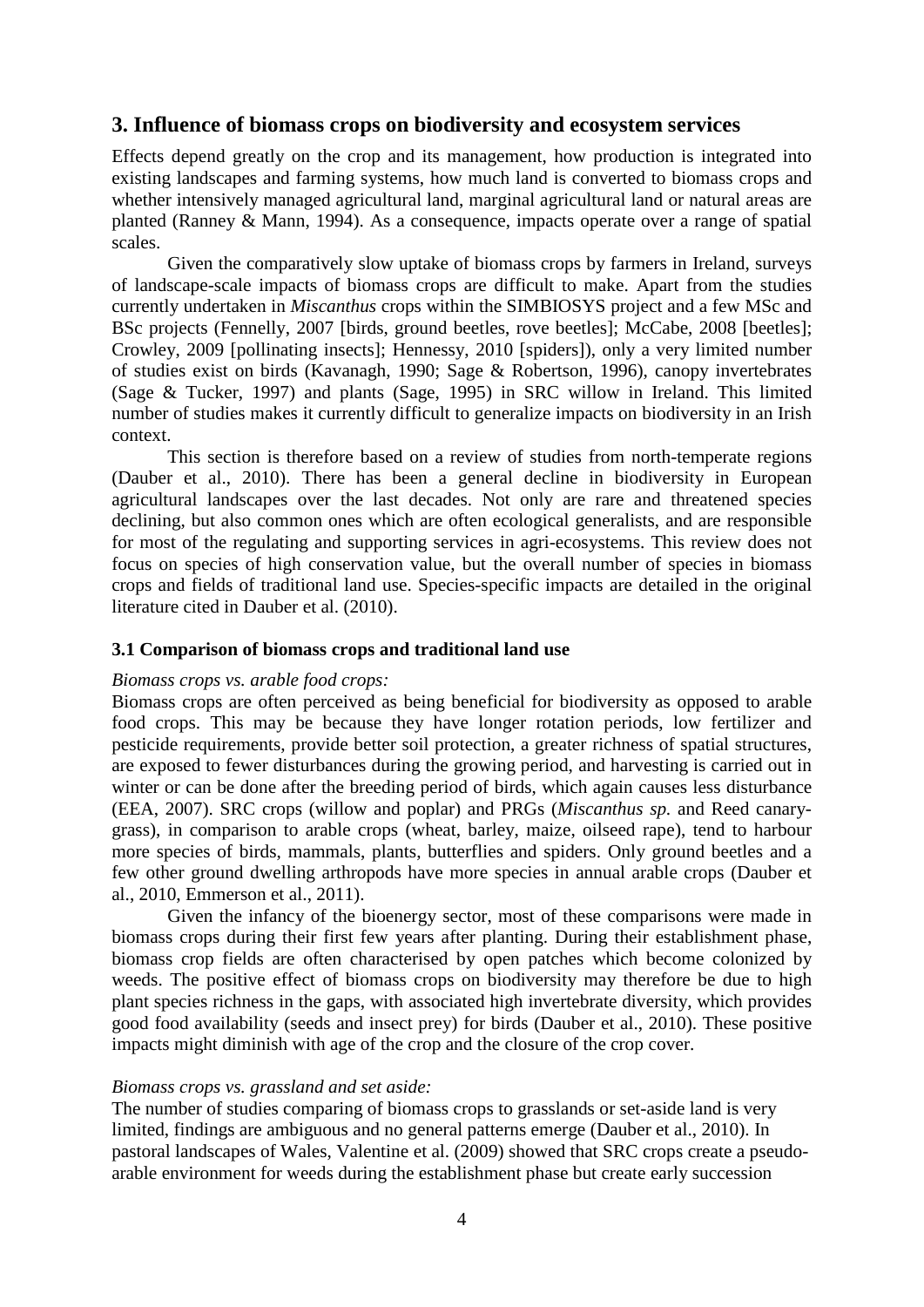woodland conditions when mature. In consequence, plant species richness and proportions of annuals and short-lived perennials can be higher in recently planted SRC crops compared with grasslands, but will likely decline again with increasing age of the plantations. For birds no clear differences between biomass crops and grassland have been established so far (Dauber et al., 2010).

## *Biomass crops v forest and woodlands:*

Compared with woodland habitats, SRC crops have fewer species or are not different, particularly with respect to bird diversity (Dauber et al., 2010). Most importantly, bird species composition of SRC crops often does not resemble forest bird communities but is rather indicative of open farmland or transitional scrubland. Positive effects were recorded for ground beetles and other ground living invertebrates. Areas planted with fast growing trees are extremely dynamic and within four years they can change from being open habitat to being young forest-like habitat, with trees reaching 10–15 m in height. Consequently, with increasing age of the plantations, plants and birds that are more commonly associated with forests become more abundant in the SRC plots.

## *Questions for policy consideration:*

- To what extent are different aspects of biodiversity (at all levels genetic, species, habitat) affected and what are the knock-on impacts on the delivery of ecosystem services (other than provisioning) at the field scale?
- How can biomass crops be effectively monitored to determine impacts over longertime frames, particularly in comparison to traditional cropping systems? Can biodiversity indicators be used?
- Should conversion of sites of high wildlife value and clearing of natural or protected sites be prohibited?
- High wildlife value is not necessarily confined to designated sites (Special Areas of Conservation, Special Protection Areas, Natural Heritage Areas) and therefore should "no-go-areas" for biomass crops be defined, based on biodiversity conservation values?
- Is cultivation of biomass compatible with High Nature Value farming (HNV) and should support for HNV farming systems be part of the post-2013 CAP reform ?

#### **3.2 Biomass crop management**

Differences between biomass plantations, in terms of their biodiversity value, may be mainly due to differences in weed and pest control measures, vegetation structure, crop heterogeneity and harvesting patterns. Recent studies at a pan European scale have shown that the application of pesticides continues to be the single most important driver of biodiversity declines in agroecosystems (Geiger et al., 2010).

#### 3.2.1 Pest control and waste application

The development of ground vegetation within the plantations increases richness of associated invertebrate communities and provides food and shelter for birds (Semere & Slater, 2007a,b; Valentine et al., 2009; Bellamy et al., 2009). To maximise yield, weed control is essential for SRC and perennial grass crops (e.g. *Miscanthus*) during establishment, and during seasonal regrowth in the latter (Clay & Dixon, 1995; Bullard et al., 1995). With maturation of the crops, a stable perennial ground flora in energy crops may be desirable, both from an ecological and agro-economical viewpoint (Sage, 1999), and weed control applications may be limited.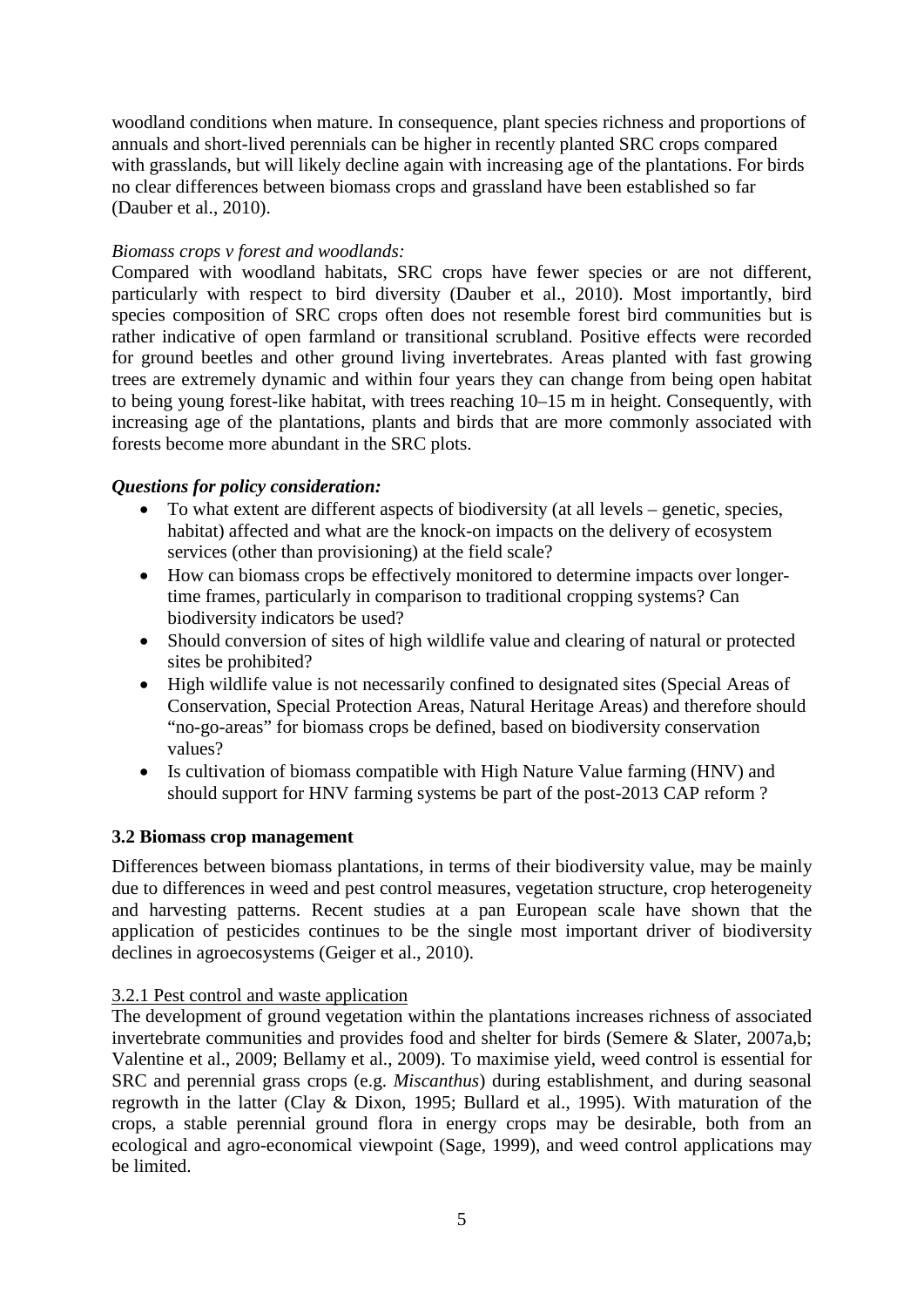SRC plantations support a diverse community of invertebrate species (Sage & Tucker, 1997), many of which are pests such as leaf-eating beetles (Coleoptera: Chrysomelidae), and these can reach damaging numbers in the plantations (Sage, 2008). In non-native perennial grass crops, impacts of invertebrate pests are less severe, at least in the short term. To prevent yield losses, pest control in SRC plantations could become necessary, but may also affect non-pest invertebrates. Given this, and the small economic profit margins of energy crop cultivation, application of insecticides might not be a viable option in SRC crops (Björkman et al., 2004). Biological control may be a realistic alternative, but requires satisfactory risk assessment and strategic management, including a longer period between harvests to enable natural enemies to fully respond numerically and/or to disperse from refuges, or harvesting neighbouring plantations asynchronously (Björkman et al., 2004).

Waste management may be a very viable option for biomass plantations. Waste water remediation offers a local way of dealing with waste water and providing energy at the same time. Greater benefits may be available from sewage sludge disposal. Disposal of waste water from farm, urban or industrial sources to biomass plantations could secure the return of nutrients into the soil, irrigate plantations and further enhances the economic feasibility of biomass production systems. However, sewage sludge can also contain undesirable elements, such as heavy metals. At present, sewage sludge either goes to landfill or is applied to food crops (grass, cereals etc) but EU legislation and public concerns are closing off these two disposal routes. Biomass crops offer a disposal route which does not involve the food chain and which offers economic opportunities for the farmer (avoidance of fertilizer costs, a possible gate fee). Bioremediation could represent a very important driver for expansion of biomass crops, as important as energy production. This practise however becomes questionable if biomass plantations are later re-converted to food production.

Although waste disposal in biomass crops might be expected to have significant effects on the flora and fauna within the crop, an extensive review by Britt (2002) revealed almost no evidence of research that looked directly at the ecological effects of this practice. On one hand, thick applications of waste materials may suppress ground flora and could also run-off into watercourses with subsequent negative impacts on biodiversity. On the other, organic wastes may provide a valuable additional food source for soil and ground-dwelling microorganisms and invertebrates, which may have positive 'knock-on' effects up through the food chain (Britt, 2002). High application rates of sewage sludge however have been shown to cause a considerable reduction in earthworm and spring tail numbers in soil (Artuso et al., 2010).

#### *Questions for policy consideration:*

- Can biomass crops be grown with low fertilizer, pesticide, and energy inputs in most settings and can biocontrol agents be promoted?
- Are there advantages to encouraging growth of perennial ground flora in crops after the establishment phase?
- Are applications of wastewater or other waste materials compatible with the nutrient uptake of the crop, the soil and hydrological situation of the site and what are the effects on biodiversity?

#### 3.2.2 Age structure and heterogeneity

Asynchronous harvest and/or establishment patterns of both SRC and grass crops would increase habitat diversity and species turnover, and thus overall biodiversity. Harvesting some fields and leaving other fields unharvested increases the heterogeneity of vegetation structure in the landscape. This can affect biodiversity because different species prefer different growth stages and an ecological succession from harvested to mature crops can be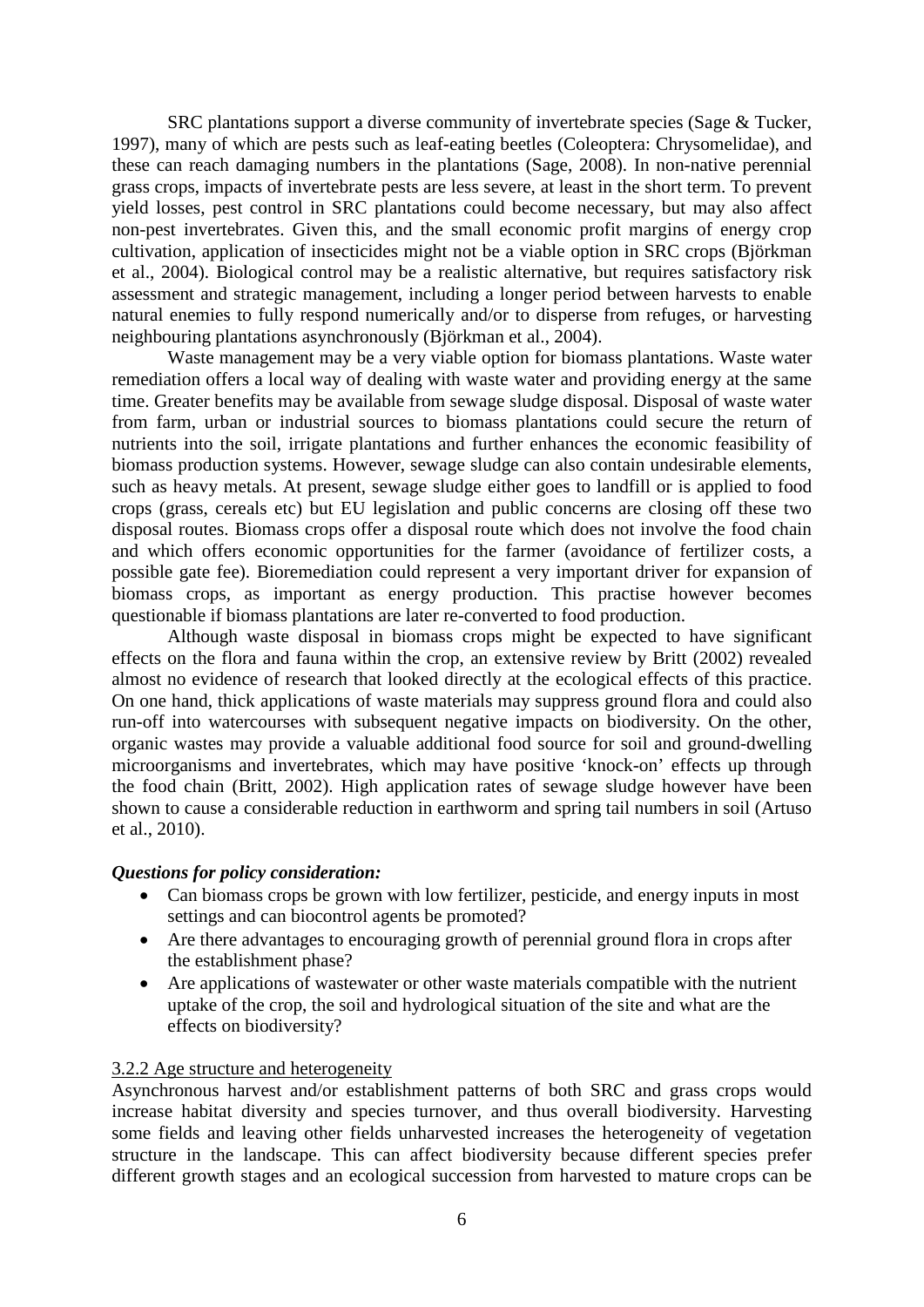observed (Dauber et al., 2010). As many bird species prefer tall willow plants for nesting, relatively long periods between harvests would be beneficial for many bird species (Berg, 2002), whereas short periods would be beneficial from the perspective of plant conservation, because the reduced light intensity in older stands would reduce the species that could survive there (Gustafsson, 1987).

Planting more than one clone and, if possible, species in a SRC stand would also increase the vegetation heterogeneity and hence the diversity of associated species (Londo et al., 2005). This may also increase the resistance of the plantations to pests and diseases (McCracken et al., 2005). Planting willow species and clones with varying flowering times would extend the flowering season and could provide a more continuous resource for flower visiting insects (Reddersen, 2001). Furthermore, planting both male (nectar and pollen producing) and female (nectar and seed producing) willow and poplar trees provides a more diverse food resource for pollinators and other invertebrates (Reddersen, 2001).

In SRC and *Miscanthus* plantations, headlands and rides provide access to crops for harvesting and other management operations. Those small non-crop areas in the fields are an important feature for biodiversity. In intensively managed farmland they present an opportunity for rough grassland and wood-edge communities to exist (Sage, 1998). In particular, butterfly abundance and occurrence has been shown to be positively influenced by the presence of these habitats (Haughton *et al.*, 2009).

#### *Questions for policy consideration:*

- Does polyculture and/or growth of a mixture of varieties (preferably of different gender) increase within crop heterogeneity and thus biodiversity? Similarly, in large plantations, can variation in harvest cycles in individual plots, and establishment of plots in different years diversify the age structure (mixed-age stands) and hence biodiversity?
- Does promotion of rides and headlands increase biodiversity in biomass crops, particularly if they include native nectar sources for flower-feeding insects? Can use of willow clones with a range of flowering times promote resource availability for flower visiting insects?
- The primary goal of biomass crop cultivation is provision of feedstock for energy production. Management actions for biodiversity conservation in biomass plantations will most likely result in reduced yields and farming income. How and to what extent should society pay for biodiversity and ecosystem services other than provision of energy feedstock? Are national subsidies or CAP payments combined with crosscompliance issues appropriate?

#### **3.3 Integration of energy crops into existing land-use systems**

## 3.3.1 Plantation size and shape

The absolute size, the shape of a stand and the relative edge-to-stand area relationship can affect biodiversity. In general, biodiversity tends to be higher at edges of plantations, particularly larger ones, compared with the centres (Dauber et al., 2010). The size and shape of plantations also affect interactions between biomass crops and other land use in the vicinity, and affect whether biomass crops can act as temporal habitat or shelter for species. Many birds move from adjacent habitats into small SRC plantations (Hanowski et al., 1997) and arthropods, including potential biocontrol agents, from surrounding arable crops overwinter in *Miscanthus sinensis* plantations (Loeffel & Nentwig, 1997). Therefore energy crop plantations could also have a positive feedback effect on landscape scale biodiversity and on ecosystem service delivery in neighbouring habitats (EEA, 2007). An optimization of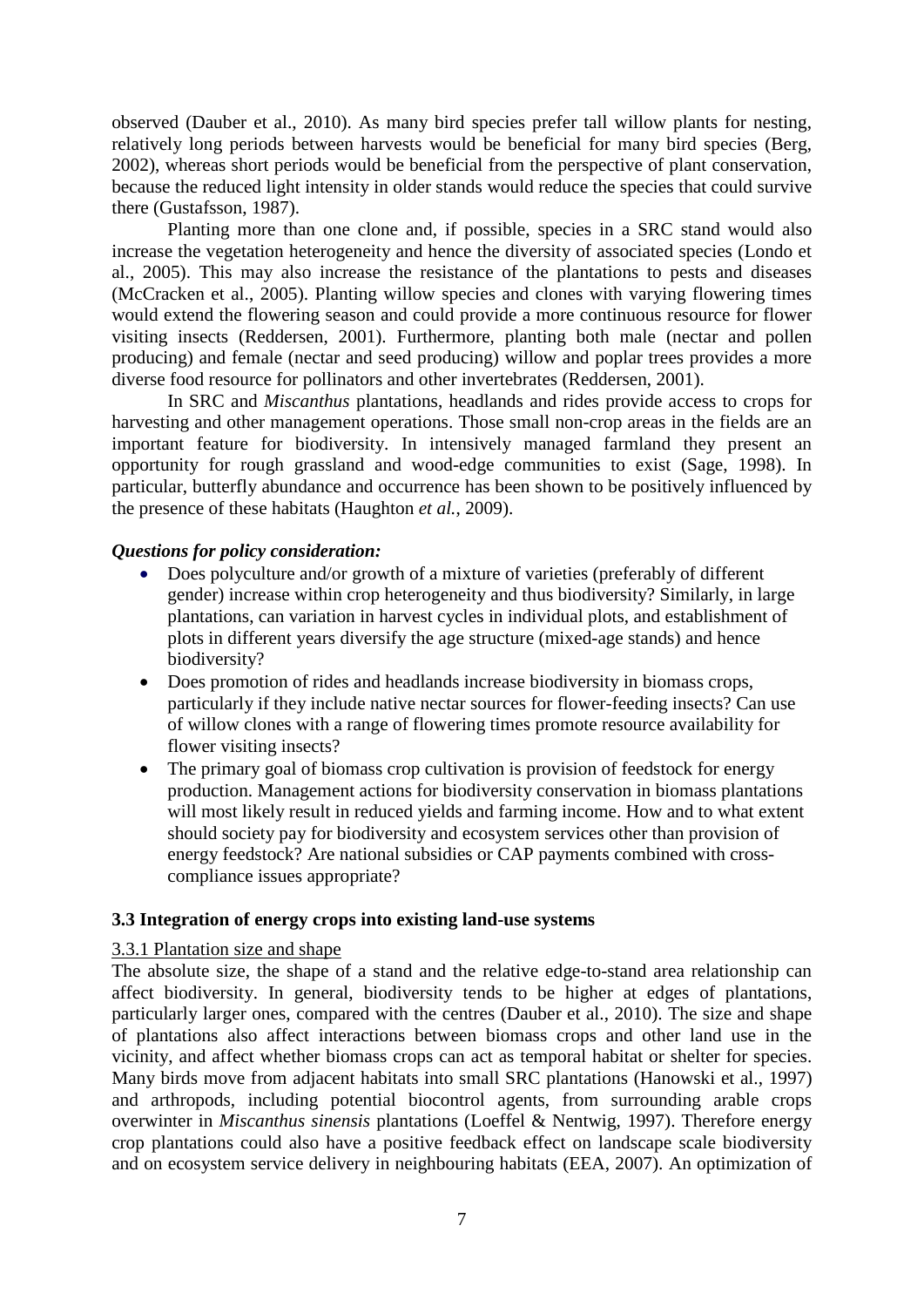biomass crop field sizes, with a larger number of smaller plantations interspersed in the landscape, may therefore be desirable from a biodiversity and ecosystem service perspective (Smeets et al., 2009).

# *Questions for policy consideration:*

- Should plantations be designed to be small  $(< 15$  ha) with large edge to interior ratios?
- Should it be mandatory to carry out an Environmental Impact Assessment (EIA) for large schemes and at what size should an EIA be required?
- Can plantations be interspersed with other farmed habitats in the landscape?
- How can plantations be located to maximize variation in habitat type and function as buffer, corridor or stepping stone habitat?

# 3.3.2 Landscape scale impacts of biomass crops

Biomass crop production has the potential to change the diversity of land use. Either it can make it more uniform in the case of extensive, large scale monocultures, or more diverse, in the case of smaller polyculture plantations interspersed in a previously homogeneous landscape (Williams et al., 2009). Impacts also depend on whether the landscape is characterised by annual or perennial cropping systems. Habitat heterogeneity at a range of spatial scales has been positively associated with the maintenance of farmland biodiversity (Benton et al., 2003). The introduction of biomass crops in farmed landscapes could improve habitat heterogeneity, thereby preserving biodiversity and simultaneously diversifying the income mix of landowners (Cook & Beyea, 2000). This could sustain farming in marginal high nature value farmlands (EEA, 2004) or help restore degraded land (UNEP, 2009).

At a landscape-scale, SRC fields of different age classes and a variety of crop species or clones would support a more diverse community of species (Baum et al., 2009). Furthermore, cultivating a variety of biomass crops could increase habitat diversity in agricultural landscapes and enhance arthropod-mediated ecosystem services (Landis et al., 2008).

# *Questions for policy consideration:*

- How can strategic landscape design and positioning of plantations be implemented judiciously, especially in homogeneous annual crop dominated landscapes?
- How should biomass development be incorporated into regional Strategic Environmental Assessment (SEA) procedure?
- Can biomass crops be used to build ecological and ecosystem service values (other than provisioning services) into the existing land-use systems?

# **3.4 Regional scale impacts of energy crops**

The anticipated large increase in energy crop production will require large land areas (UNEP, 2009). As high quality land for agricultural production is limited, or at least unevenly distributed, biomass crops will most likely compete with food and feed production, urban development, forestry and nature conservation or high nature value farming (Sala et al., 2009). Regardless of the total land area required for energy crops, the actual pattern of spatial distribution and habitat configuration of biomass crop plantations will determine their impact. When utilizing biomass feedstock for co-firing, locations of existing power plants and distances to markets or heat generating facilities influence the economic benefit of the crop and the net reductions of GHG emissions. This can create economic pressures for processing or combustion plants to be surrounded by large areas of biomass feedstock (RCEP, 2004). This could result in a spatial aggregation of biomass plantations in regions with appropriate infrastructure. Decentralised production of biomass for domestic market, or small scale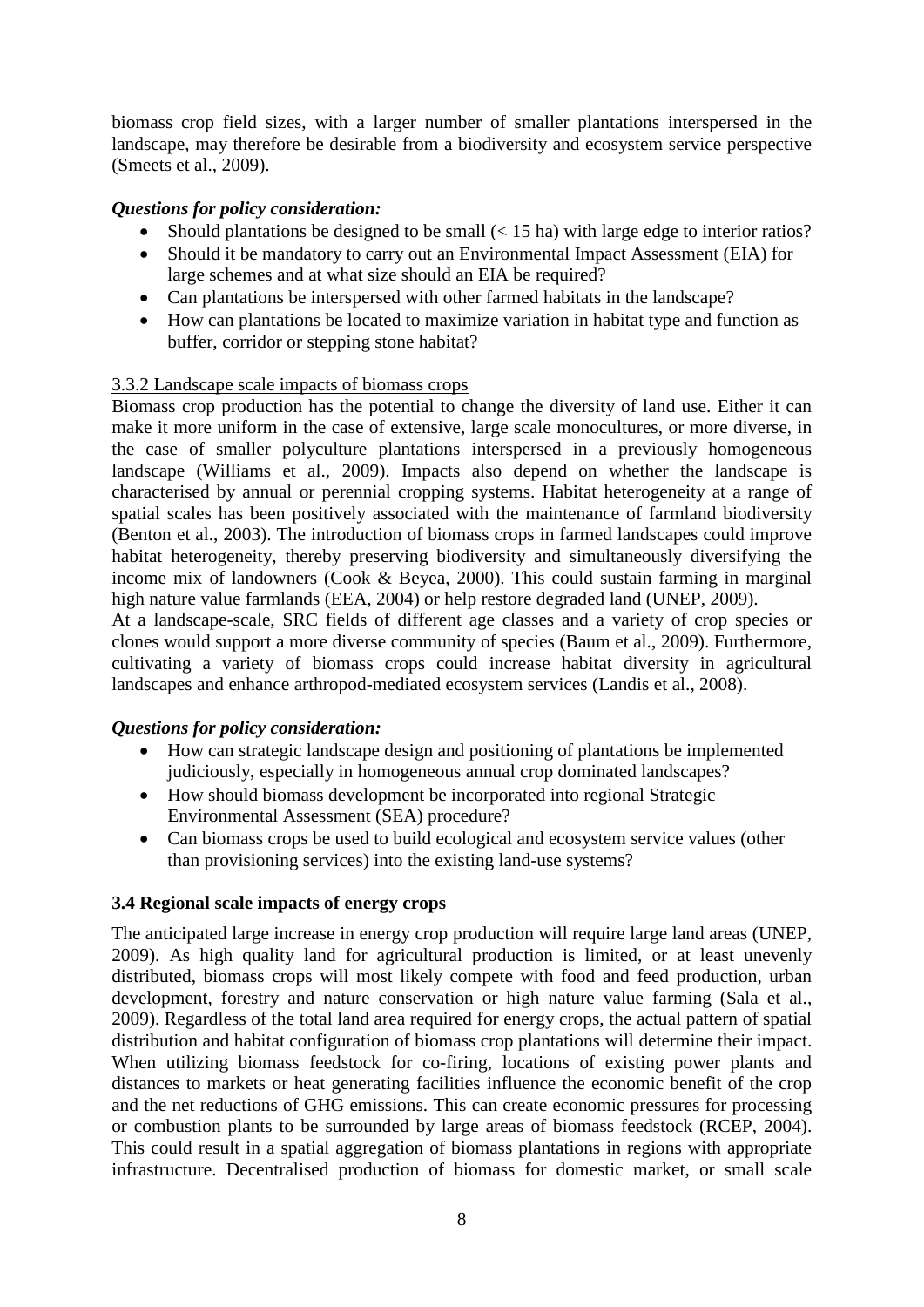combined heat and power stations, will result in a more dispersed distribution of plantations and will consequently have different implications for biodiversity (Hellmann & Verburg, 2010).

Centralized energy crop cultivation could result in large scale monocultures in the most suitable locations and a segregation of landscapes for energy production from landscapes for food production and for nature conservation. If this were the case, it would be futile to use energy crops in an attempt to increase structural diversity, introduce ecotones or buffer zones to improve landscape quality for wildlife. This would represent a worst case scenario for the conservation of biodiversity and its associated ecosystem services. There is room for a rational and efficient use of biomass at the rural level. Taking regional differences into account, risk assessment would have to include coarse scale ecological patterns and processes. This should be facilitated by interdisciplinary research and integrated modelling of environmental and socio-economic issues, necessary to formulate standards that help support long-term economic and ecological sustainability of bioenergy production.

## *Questions for policy consideration:*

- Should feedstock with high conversion efficiencies be selected to minimize land area needed to produce biofuels?
- Can sustainability principles be applied so that novel farming activities are compliant with the overall conservation vision for a respective region?
- Does grant aid for bioenergy crop take economic collection distances of biomass crops into account?
- Can assessments of realistic landscape capacities of bioenergy feedstock production be undertaken to avoid over-optimistic projections regarding the potential contribution of bioenergy to the energy portfolio?
- How can cross-disciplinary research into the development of the bioenergy markets and the context of energy production and the impacts on environment, biodiversity and society be stimulated to evaluate sustainability and economic and environmental tradeoffs?
- How can the above be implemented without posing significant challenges to the farming community? How can capacity building for farmers, a close co-operation between specialist (Teagasc) advisors and farmers, and financial incentives be implemented to mitigatate actions in farming practice?

#### **3.5 Issues that need further exploration or research**

Given the scale of biomass production anticipated within Europe, the number of studies on potential effects on biodiversity is very small. In many countries, including Ireland, only a few commercially planted fields of biomass crops exist. In consequence, studies are often conducted on experimental SRC or perennial grass plots. Inferences for extensive commercial production of these crops are thus constrained, as different ecological patterns might emerge for full-commercial, long-term SRC production (Anderson et al., 2004). Addressing ecological questions is further constrained by the limited spectrum of plantation ages (only a limited number of mature energy crop field exist), the small size of most available plantations, poor establishment of some younger plantations, the lack of statistical independence between age and plantation size (most large plantations are young), and by a limited replication of landscape contexts (Rowe et al., 2009). Caution is advised for extrapolating conclusions about habitat or biodiversity value of biomass plantations from one landscape to another particularly as there is a tendency for different responses in forested as opposed to agricultural regions (Christian et al., 1997). Contradictory results may also arise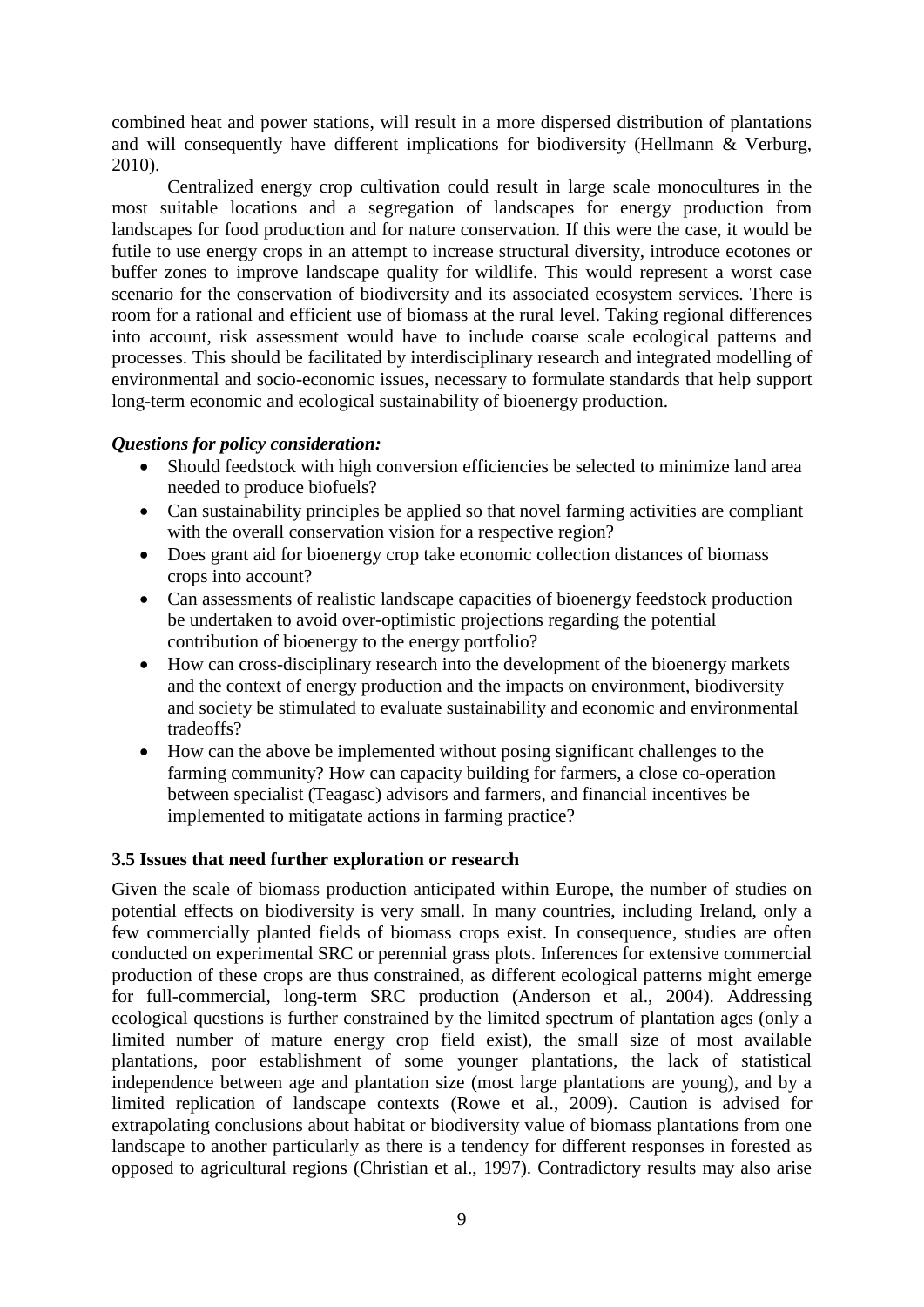from comparisons of biomass plantations located in different biogeographical regions. There is a need to match climatic conditions for sufficient yield with land availability in the respective regions.

An assessment of the impacts on biodiversity is also constrained by the fact that it is currently not clear which types of land use and habitats would be replaced by full scale commercial production of energy crops. Other socio-economic and policy implementation questions need to be addressed before a full assessment of the potential impacts of biomass cultivation can be undertaken in Ireland (for example, see Table 1).

**Table 1: Questions to be addressed and answered satisfactorily to make a nationwide assessment of the biodiversity impacts of biomass crops possible. The current development of a GIS-based bioenergy information system by SEAI might provide a clearer picture at least with respect to the first seven of the questions asked**

| 1. What are the prospects for biomass crop production in Ireland in terms of land-use |
|---------------------------------------------------------------------------------------|
| change and land cover?                                                                |
| 2. Which kinds of biomass feedstock are/will be produced?                             |

- 3. In which counties or regions are/will they be produced and what is the present/expected allocation of land to those crops?
- 4. Who are the end-users of biomass feedstock, where are they located and how will their distribution affect the location and aggregation of biomass plantations?
- 5. Which types of land use are/will be available or freed-up for biomass production?
- 6. What area of biomass crops will be needed for achieving Irish bioenergy targets?
- 7. Which proportion will biomass crops account for in the Irish bioenergy portfolio and which other feedstock would have to be taken into account?
- 8. Would planting of energy crops in the form of buffer strips along streams, along forest edges, around protected areas or as "bioenergy hedges" to integrate them into existing agricultural landscapes make economical and environmental sense in an Irish context in the absence of financial incentives?
- 9. Does the take-up of biomass production by Irish farmers match the projections for energy crop production?
- 10. In which intensity will commercial biomass plantations be managed and is waste disposal (e.g. waste water disposal) an option for SRC and rhizomatous grass production in Ireland?

Currently only very limited data exist on the biodiversity value of biomass crops in comparison to managed grasslands or uncultivated and semi-natural habitats. Altogether, the limited amount of research makes it difficult to predict the possible effects of large-scale energy crop production on farmland biodiversity (e.g. Rowe et al., 2009). As any change of land use will affect some species positively, and others negatively, it is important to identify the priorities for biodiversity conservation with respect to expected landscape change (Firbank, 2008). Further research should investigate production methods that may enhance biodiversity and ecosystem services such as biocontrol over time. Also the effects of waste disposal in biomass crops and the bioaccumulation of heavy metals, organic toxins, polycyclic aromatic hydrocarbons in animal tissues and increased exposure risk to pathogens are of important concern and should receive more attention by future research (Britt, 2002).

In addition, newly established biomass plantations should be subject to monitoring for effects on biodiversity. The current knowledge base is weak and needs to be built up as experience is gained.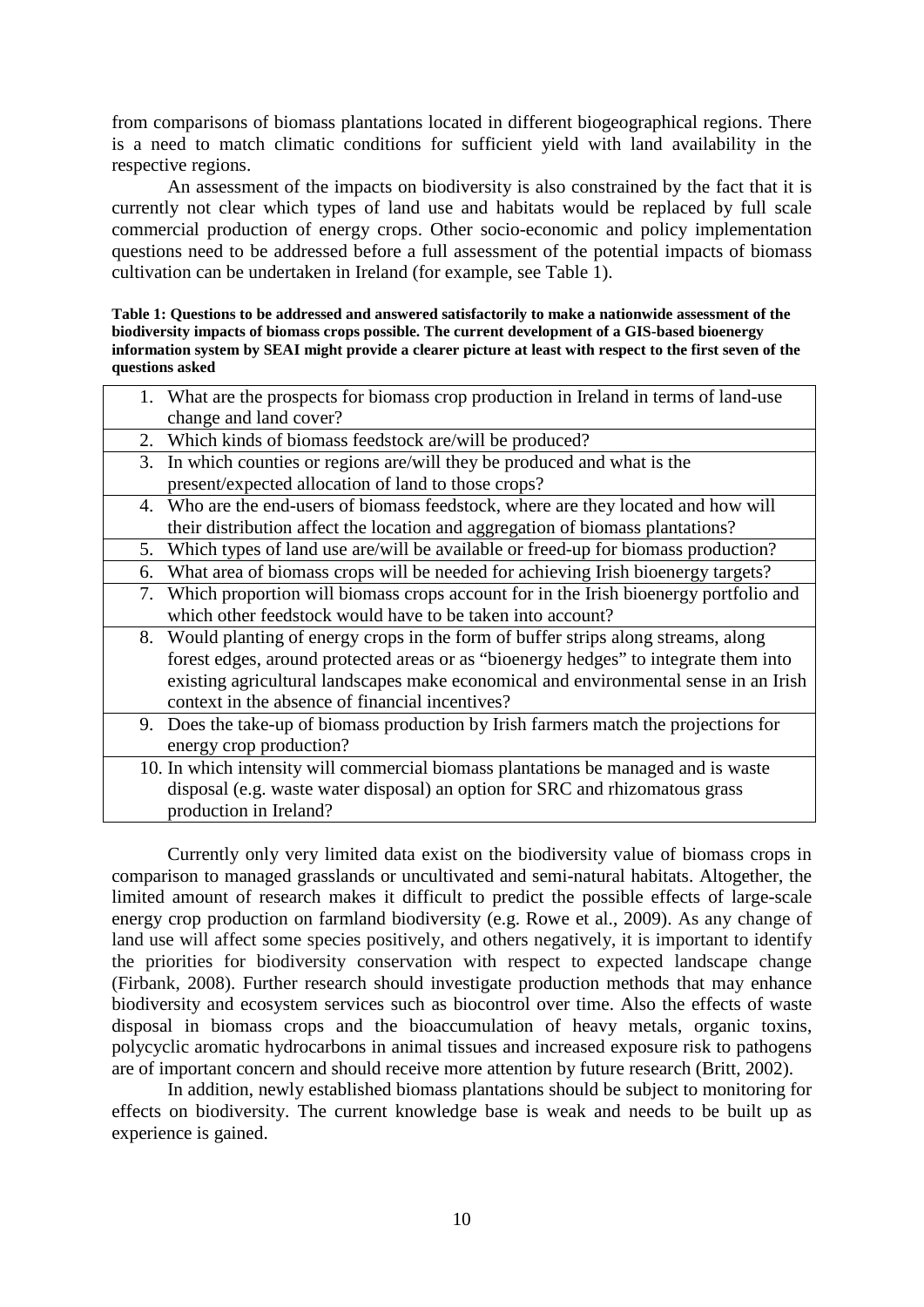#### **4. References**

- Anderson GQA, Haskins LR, Nelson SH (2004) The effects of bioenergy crops on farmland birds in the United Kingdom-a review of current knowledge and future predictions. In: Biomass and agriculture: sustainability, markets and policy, OECD, pp 199-218.
- Artuso N, Kennedy TF, Connery J, Schmidt O (2010) The effects of biosolids on soil biota-a laboratory study. Advances in Animal Biosciences, Proceedings of the British Society of Animal Science and the Agricultural Research Forum, April 2010.
- Baum S, Weih M, Busch G et al. (2009) The impact of Short Rotation Coppice plantations on phytodiversity. Landbauforschung - vTI Agriculture and Forestry Research, 59, 163-170.
- Bellamy PE, Croxton PJ, Heard MS et al. (2009) The impact of growing miscanthus for biomass on farmland bird populations. Biomass and Bioenergy, 33, 191-199.
- Benton T, Vickery JA, Wilson JD (2003) Farmland biodiversity: is habitat heterogeneity the key? Trends in Ecology and Evolution,18, 182-188.
- Berg Å (2002) Breeding birds in short-rotation coppices on farmland in central Sweden—the importance of Salix height and adjacent habitats. Agriculture, Ecosystems and Environment, 90, 265–276.
- Beringer T, Lucht W, Schaphoff S (2011) Bioenergy production potential of global biomass plantations under environmental and agricultural constraints. GCB Bioenergy, doi: 10.1111/j.1757-1707.2010.01088.x
- Björkman C, Bommarco R, Eklund K et al. (2004) Harvesting disrupts biological control of herbivores in a shortrotation coppice system. Ecological Applications, 14, 1624–1633.
- Britt C (2002) Impacts on Biodiversity. In: Britt C, Garstang J (eds) Bioenergy crops and bioremediation a review. Report by ADAS for the Department for Food, Environment and Rural Affairs, pp. 56-72.
- Bullard MJ, Nixon PMI, Kilpatrick JB et al. (1995) Principles of weed control in *Miscanthus* spp. under contrasting field conditions. Brighton Crop Protection Conference - Weeds, 991-996.
- Christian DP, Collins PT, Hanowski JM et al. (1997) Bird and small mammal use of short-rotation hybrid poplar plantations. The Journal of Wildlife Management, 61, 171-182.
- Clay DV, Dixon FL (1995) Vegetation management in the establishment of poplar and willow short-rotation coppice. Brighton Crop Protection Conference – Weeds, 979-984.
- Cook J, Beyea J (2000) Bioenergy in the United States: progress and possibilities. Biomass and Bioenergy, 18, 441-455.
- Crowley M (2009) The Impacts of the Bio-Energy crop, *Miscanthus x giganteus* on pollinators. M.Sc. Thesis Biodiversity & Conservation, Trinity College Dublin, unpublished.
- Dauber J, Jones MB, Stout JC (2010) The impact of biomass crop cultivation on temperate biodiversity. Global Change Biology Bioenergy, 2, 289-309.
- Dale VH, Lowrance R, Mulholland P, Robertson GP (2010) Bioenergy sustainability at the regional scale. Ecology and Society 15(4), 23. [online] URL: http://www.ecologyandsociety.org/vol15/iss4/art23/
- Dieterich B, Finnan J, Hochstrasser T et al. (2008) State and development of bioenergy in the Republic of Ireland. Aspects of Applied Biology, 90, 27-34.
- Donnelly A, Styles D, Fitzgerald J, Finnan J (2011) A proposed framework for determining the environmental impact of replacing agricultural grassland with Miscanthus in Ireland. Global Change Biology Bioenergy, 3, 247–263
- EEA (2004) High nature value farmland. Characteristics, trends and policy challenges. EEA report no. 1/2004. European Environment Agency, Copenhagen, 27 pp.
- EEA (2007) Estimating the environmentally compatible bioenergy potential from agriculture. Technical report. European Environment Agency, Copenhagen, 134 pp.
- Eggers J, Tröltzsch K, Falcucci A et al. (2009) Is biofuel policy harming biodiversity in Europe? GCB Bioenergy, 1, 18–34.
- Emmerson, M., Bourke, D., Dauber, J., O'Rourke, E., Stanley, D., Thompson, R., Dolan, L., Whelan, P., and Stout, J. (2011) The food versus fuel debate – what effect will replacing traditional crops with *Miscanthus x giganteus* have on farmland biodiversity? Conserving Farmland Biodiversity: lessons learned and future prospects. Teagasc, Wexford,  $25<sup>th</sup>$  to  $26<sup>th</sup>$  May, 2011. (POSTER presented by D Stanley).
- Fennelly R (2007) The influence of edge habitat on biodiversity in a novel crop environment: bird and Coleopteran diversity in Irish plantations of Elephant grass *Miscanthus x giganteus*. MSc thesis, University of Exeter.
- Firbank L (2008) Assessing the ecological impacts of bioenergy projects. Bioenergy Research, 1, 12–19.
- Geiger, F., Bengtsson, J., Berendse, F., et al. (2010) Persistent negative effects of pesticides on biodiversity and biological control potential on European farmland. Basic and Applied Ecology. 11: 97-105.
- Gustafsson L (1987) Plant conservation aspects of energy forestry -A new type of land use in Sweden. Forest Ecology and Management, 21, 141-161.
- Hanowski JM, Niemi GJ, Christian DP (1997) Influence of Within-Plantation Heterogeneity and Surrounding Landscape Composition on Avian Communities in Hybrid Poplar Plantations. Conservation Biology, 11, 936- 944.
- Hellmann F, Verburg PH (2010) Impact assessment of the European biofuel directive on land use and biodiversity. Journal of Environmental Management, 91, 1389-1396.
- Hennessy R (2010) An investigation of spider communities living in field margins of Miscanthus crops located in the South East of Ireland. B.Sc. Thesis Environmental Science, National University of Ireland, Galway.